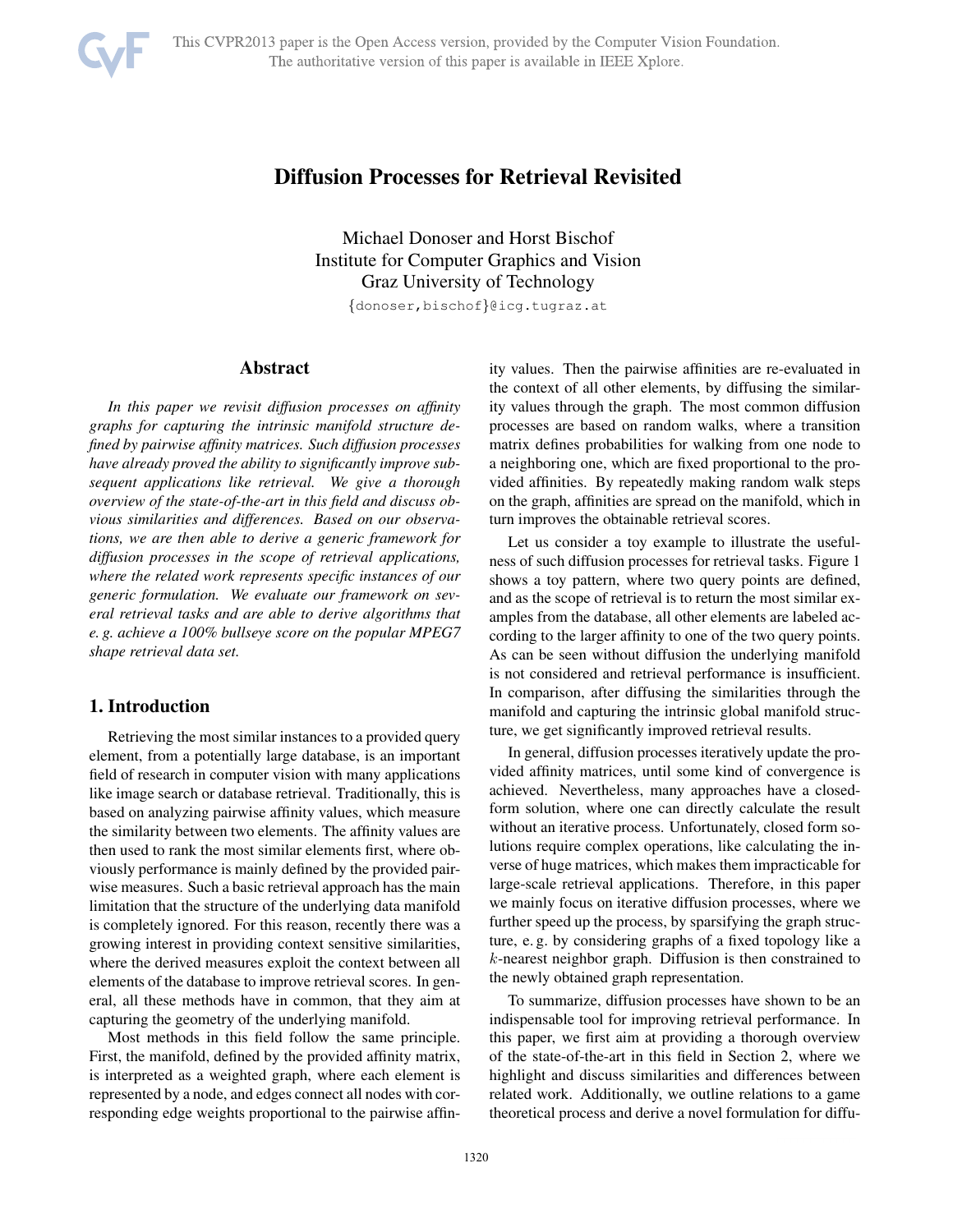

Figure 1: Illustration of usefulness of diffusion processes for retrieval. Affinities before (left) and after (right) the diffusion are used to assign each element to the highlighted query samples according to their pairwise affinities. As can be seen, pairwise affinities alone are not sufficient to capture the intrinsic structure of the data manifold. Applying a diffusion process spreads affinities and allows to significantly improve retrieval performance (best viewed in color).

sion based on evolutionary dynamics. Finally, it turns out, that all these methods can be summarized into one, generic diffusion framework, which we describe in Section 3. Related work represents specific instances of our generic definition and this allows us to propose several new algorithms, by simply combining the most promising ideas of the related papers. We finally provide an evaluation, focusing on highlighting the ideas that have the highest influence on the retrieval scores. In such a way, we are able to derive a formulation that e. g. obtains a 100% bullseye score on the popular MPEG7 data set, as it is shown in Section 4.

### 2. Related Work

We start by reviewing the state-of-the art in the field of retrieval, with a specific focus on methods based on diffusion processes. Diffusion processes in general start from a provided pairwise  $N \times N$  affinity matrix **A**, which relates  $N$  different elements to each other. First step, is to interpret the matrix **A** as a graph  $\mathcal{G} = (V, E)$ , consisting of N nodes  $v_i \in V$ , and edges  $e_{ij} \in E$  that link nodes to each other, fixing the edge weights to the provided affinity values  $A_{ij}$ . Diffusion processes then spread the affinity values through the entire graph, based on the defined edge weights. This process is interpretable as a random walk on the graph, where a so-called transition matrix defines probabilities for walking from one node to a neighboring node. Instead of tracking where an individual random walk goes to, usually the probability distribution over vertices after a certain number of steps is of interest. As we will see in the following discussion of related work, diffusion processes mainly differ in (a) initialization, (b) definition of the transition matrix and (c) definition of the diffusion process. Our core findings on this are finally summarized in Table 1.

We start with the definition of a random walk on a graph  $\mathcal{G} = (V, E)$ . For this, we have to define the random walk transition matrix as

$$
\mathbf{P} = \mathbf{D}^{-1} \mathbf{A},\tag{1}
$$

where **D** is an  $N \times N$  square matrix defined by

$$
d_{ij} = \begin{cases} \deg(i) & if \ i = j \\ 0 & otherwise \end{cases} , \qquad (2)
$$

where  $deg(i)$  is the degree of a vertex, i.e. the sum over its edge weights. Thus, **P** is a row-stochastic matrix (rows sum up to 1), containing the transition probabilities for a random walk in the corresponding graph. Due to the structure of the state transitions, it is possible to define the probability vector  $f_t$  of being at a specific node after  $t$  steps of random walks as

$$
\mathbf{f}_t = \mathbf{f}_0 \, \mathbf{P}^t \,, \tag{3}
$$

where  $P<sup>t</sup>$  is the power of the matrix  $P$ , i.e.  $P$  raised to the positive integer t, and  $f_0$  is the  $1 \times N$  dimensional vector of the initial distribution. Thus a single step of the diffusion process is defined by the simple update rule

$$
\mathbf{f}_{t+1} = \mathbf{f}_t \, \mathbf{P} \,. \tag{4}
$$

Note, that this iterative method relates to the Power Iteration method, which computes the principal eigenvector of a matrix. Indeed, the iterative process converges to the left eigenvector of the transition matrix **P** with corresponding eigenvalue 1.

The random walk model was later extended to one of the first and most successful retrieval methods: the Google PageRank system [17]. This system was originally designed for objectively ranking webpages, by measuring the human interest in related pages, considering the underlying hyperlink structure. Thus, for random walk diffusion, each webpage is represented as a node and the edge weights are fixed in relation to the number of outgoing links per page. Main insight of the PageRank system is that a web user does not always purposefully click to navigate, sometimes he/she jumps to a potentially random page. Thus, the standard random walk is modified, and at each time step  $t$  a random walk step is done with probability  $\alpha$ , whereas a random jump to an arbitrary node is made with probability  $(1 - \alpha)$ . This leads to following update strategy

$$
\mathbf{f}_{t+1} = \alpha \, \mathbf{f}_t \, \mathbf{P} \, + (1 - \alpha) \, \mathbf{y} \,, \tag{5}
$$

where **y** defines the probabilities of randomly jumping to the corresponding nodes. Iterating this update step until convergence returns the desired webpage ranking in the final distribution  $f_{t\rightarrow \inf}$ . For example, **y** was selected as uniform vector for webpage ranking in [17] and this approach is referred to as global PageRank (GPR). Nevertheless, **y** can be selected in any manner, and enables personalization to specific random jump preferences, which is then denoted as personalized PageRank (PPR).

Please note, that if we aim to analyze diffusion for many different and independently personalized PageRanks, the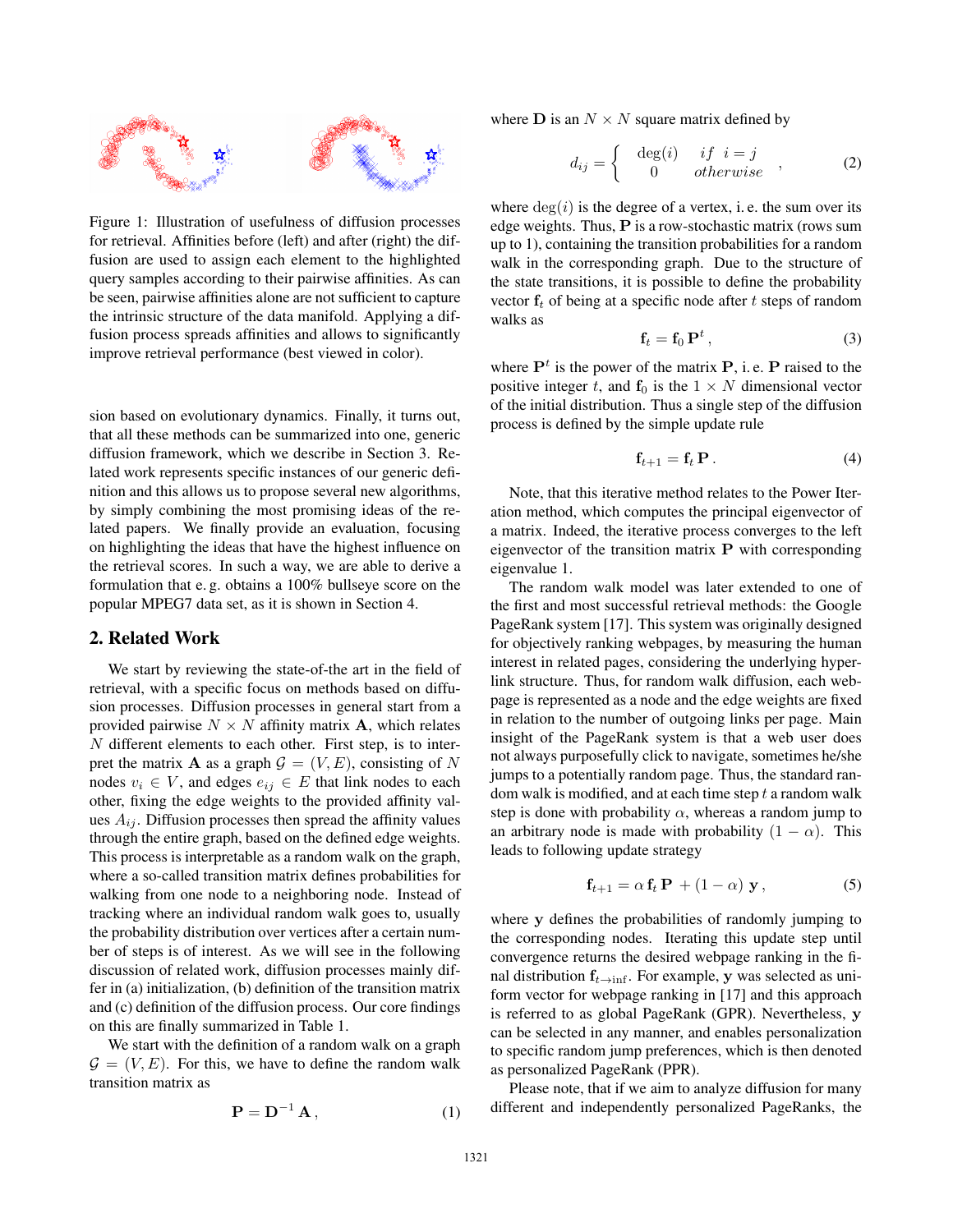update can be written in matrix notation as

$$
\mathbf{W}_{t+1} = \alpha \mathbf{W}_t \mathbf{P} + (1 - \alpha) \mathbf{Y}, \tag{6}
$$

where the rows of the  $N \times N$  matrix **W** now contain the ranks of interest and the  $N \times N$  matrix Y is simply a stacking of all personalized row vectors **y** into a matrix.

In [23] a method denoted as Ranking on Manifolds (ROM) was proposed, which is heavily related to the standard PageRank approach. This method also iteratively updates an initialization vector (the ranking values for a query). Main difference to PageRank is the slightly adapted transition matrix defined as

$$
P_{NC} = D^{-1/2} A D^{-1/2}, \qquad (7)
$$

which we denote as  $P_{NC}$  because of its analogy to the normalized Graph Laplacian used in normalized cut segmentation. This matrix is symmetric (in contrast to the random walk transition matrix **P**). The diffusion process is the same as in the personalized PageRank (see Equation 5), where the sequence converges again to a non-trivial solution, where **P** and  $P_{NC}$  have the same eigenvalues and eigenvectors related by  $\mathbf{x}_P = \mathbf{x}_{NC} \mathbf{D}^{1/2}$ , where  $\mathbf{x}_P$  is the principal eigenvector of **P** and  $\mathbf{x}_{NC}$  of  $\mathbf{P}_{NC}$ , respectively.

A related diffusion process origins from the field of semi-supervised learning denoted as label propagation (LP) [24], where the goal is to spread information from labeled to unlabeled data. In the scope of image retrieval, this means that the only labeled point is the query instance itself. Label Propagation applies the standard random walk diffusion step (Equation 4), but in contrast injects query information in a specific manner by fixing  $f(i)=1$  after each diffusion step. Running this diffusion process for infinite time converges to a constant vector and assigns each node the same label (since only the query is labeled). Hence, in this case the evolution of the vector is of interest and the process has to be stopped at the right moment (mostly after  $t$  iterations), where adapting  $t$  allows to perform kind of multi-scale analysis.

Graph transduction (GT) [2] directly focuses on applying label propagation for retrieval tasks. Key idea of this approach is a normalization of the input affinity matrix **A**, that is adapted specifically for each query. Thus, graph transduction cannot be written in matrix form as shown in Equation 6, since the matrix **A** differs for all query elements. As a consequence this approach is not scalable to large data sets. More interesting, normalization is based on an analysis of the nearest neighbors (NN) of the query, which constrains the diffusion process locally and yields different transition matrices for each query element. Nevertheless, by fixing a neighborhood-graph and by using the same normalization for all queries, graph transduction could be easily reformulated in matrix notation.

In [21] the idea of constraining the diffusion graph to local neighborhoods is further investigated (LCDP). Authors also use a kNN-Graph to define the locality, but in contrast to [2] additionally adapt the diffusion process. Key idea is to define the transition probabilities in a novel manner, setting them to high values if and only if all (!) paths between the kNN of two nodes are short. The paper describes that this idea can be encoded into the diffusion process by adapting the update step to

$$
\mathbf{W}_{t+1} = \mathbf{P} \mathbf{W}_t \mathbf{P}^T.
$$
 (8)

Interestingly, in [22] exactly the same diffusion step is derived from a different point of view. It is denoted as tensor graph diffusion (TGD) and aims at integrating relations of higher order than pairwise affinities into the diffusion process. This is achieved by building a new graph representation obtained by the tensor product of the standard graph with itself. In such a way an edge weight in the new graph representation relates four tuples of vertices to each other and reveals intrinsic higher-order relations between the elements analyzed. The diffusion process on such a graph again converges to a non-trivial solution. Nevertheless, this form of diffusion is impracticable since the graphs are really huge. For this reason, authors show that the diffusion process on the tensor graph is identical to a modified diffusion process on the standard graph, which turns out to be the same as in [21] (see Equation 8).

In [20] another variant to define a neighborhood graph for diffusion, denoted as shortest path propagation (SPP), was presented, where shortest paths were independently analyzed for each query element. This again increases the runtime significantly and achieves only slightly increased retrieval scores. Another neighborhood graph variant was introduced in [22], a so-called dominant set (DS) approach. For each query, a dominant set is identified by evolutionary dynamics from game theory, which identifies the most closely related neighbors. Such a dominant set approach is also considered in [16] for defining a global neighborhood graph. Again, just for retrieving the improved neighborhood graph an independent diffusion process has to be applied, which significantly increases runtime.

The methods discussed above, all improve retrieval scores, but somehow lack the notion of a global similarity metric. In contrast, diffusion maps [4] are also based on a diffusion process on a graph and additionally induce a global similarity metric. Also for diffusion maps the random walk transition matrix **P** is used to propagate affinities through the manifold. The final diffusion map distances (for a fixed  $t$ ) can be found in closed form, by eigenvalue weighted Euclidean distances between eigenvectors of **P**. Since for  $t \to \text{inf}$  an equilibrium is reached, where all diffusion distances equal zero, the dynamics of the diffusion process are of main interest.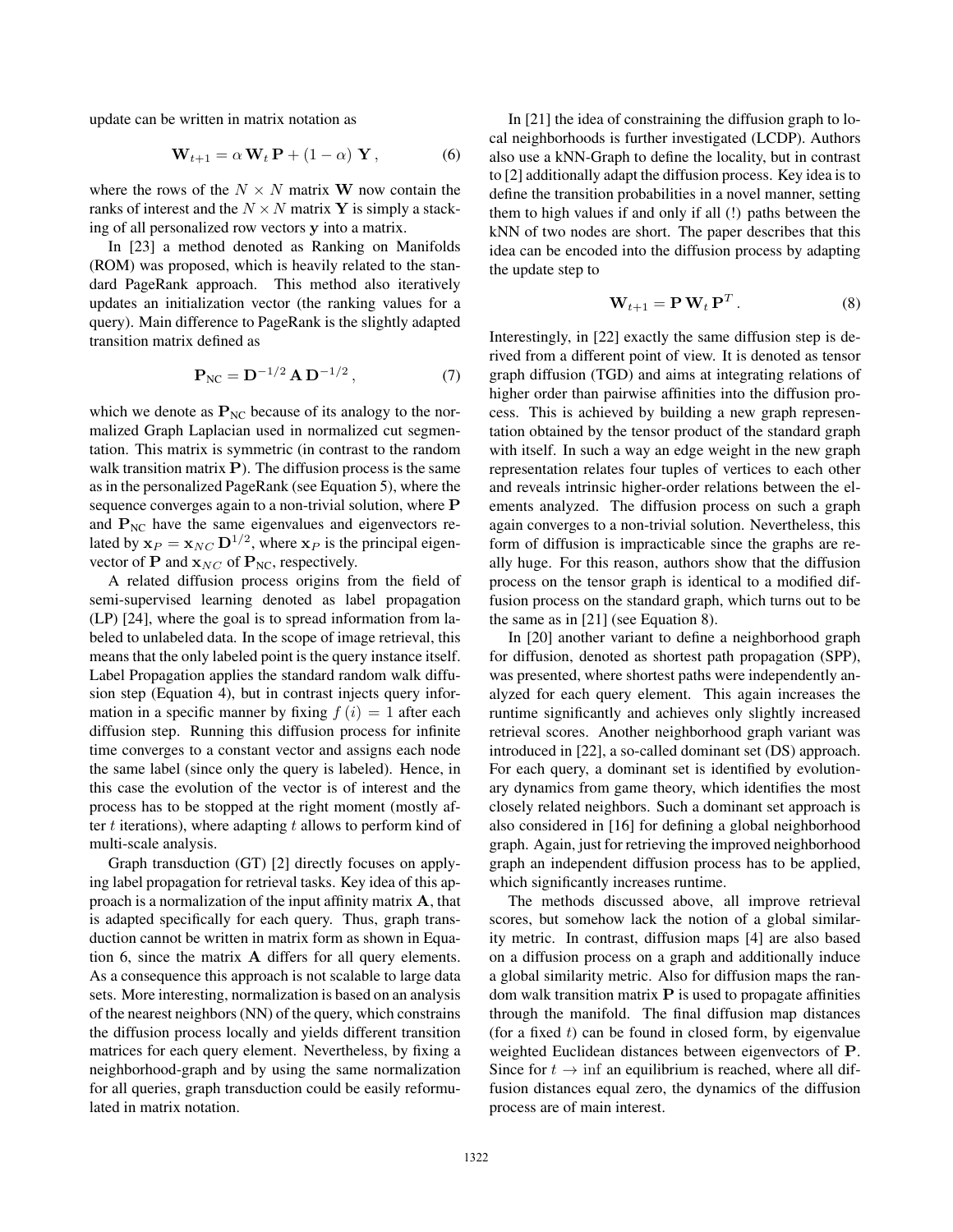Recently, in [8] a self-smoothing operator (SSO) was introduced which is related to diffusion maps. It is equivalent to PageRank, simply using the affinities for a query point as initialization. This approach was extended in [19] by a slight adaption of the diffusion step denoted as self diffusion  $(SD)$ , where a closed form solution for specific t values was provided. The paper further describes a way to estimate an optimal  $t$  value and a way to reduce complexity by a matrix factorization approach.

Interestingly also the recently quite popular evolutionary replicator dynamics (RD) can be interpreted as diffusion process on a matrix. These dynamics were already applied in several computer vision applications, e. g. for matching image segments and points [1], for finding common spatial visual patterns [14] or for clustering [15], showing promising results in all applications. RD are a first order evolutionary dynamic from the field of game theory defined by the following diffusion process

$$
f_{t+1}^i = f_t^i \frac{(\mathbf{A} \mathbf{f}_t)_i}{\mathbf{f}_t^T \mathbf{A} \mathbf{f}_t},
$$
\n(9)

where  $f_t^i$  is the *i*-th element of the vector **f**. As an important, additional constraint the vector **f** has to lie on the simplex Δ defined as

$$
\Delta = \left\{ \mathbf{f} \in \mathbb{R}^N : f^i \ge 0 \quad and \quad \mathbf{1}^T \mathbf{f} = 1 \right\}, \qquad (10)
$$

where 1 is a vector of ones, i.e.  $\sum f^i = 1$ . The dynamics start with a random initialization  $\mathbf{f}_0$  which also has to lie on the simplex. The simplex  $\Delta$  is invariant under the replicator dynamics formulation, which means that every trajectory starting on the simplex will remain on the simplex. For more details and convergence proofs of these dynamics see e. g. [18]. As can be seen the iterative process highly relates to diffusion processes if written in matrix notation as

$$
\mathbf{W}_{t+1} = \mathbf{W}_t \odot \mathbf{A} \mathbf{W}_t \text{ and } \mathbf{W}_{t+1} = \mathbf{D}^{-1} \mathbf{W}_{t+1}, \quad (11)
$$

where  $\odot$  is the Hadamard matrix product. The first step in this update equation spreads the similarities, whereas the second part ensures that the newly obtained matrix is again row-stochastic, i. e. each row lies on the simplex. Although, the matrix **A** is not a valid transition matrix it encodes the same global information as the commonly used **P** and is therefore, also applicable for diffusion.

Also methods from the field of clustering are frequently based on such diffusion processes, and we would like to mention the most related ones. In [11] power iteration clustering (PIC) was proposed. This method is also based on the observation that the largest eigenvector of the random walk transition matrix **P** is always a constant vector with eigenvalue 1. Power Iteration is used to find this largest eigenvector, where again the evolution of the vector is of interest, in this case to infer reasonable clusters. In [3], a method denoted as authority shift clustering (ASC) was proposed, where the personalized PageRank matrix is considered in the diffusion process and during evolution the emerging clusters are analyzed and linked to each other to define a hierarchical clustering result.

Finally, a few methods try to improve provided affinity matrices without diffusion processes. For example, in [5] a meta similarity approach was proposed. Core idea is to characterize similarities between elements by comparing similarities of the corresponding kNN sets. The process is quite simple: (a) estimate the kNN and build a novel vector representation, where only the similarities to the kNN are set and all others are fixed to 0, (b) use L1 distances between the novel representations to measure their similarity. Obviously, the correct choice of  $K$  is quite important in such a process. In [9] a modified mutual-kNN graph was exploited to update similarities without any type of diffusion. The main idea is to build a specific graph structure and simply let the shortest path through the graph define the new affinities between the elements.

To summarize, a lot of different diffusion principles have been proposed in the last years. All discussed methods are heavily related to each other, without thoroughly specifying similarities and differences. Thus, the idea of the paper is to unite all these approaches under a common framework. In such a way, we are also able to derive novel algorithms, uniting advantages of the different concepts. Our framework is described in detail in the next section.

## 3. Improving Retrieval by Diffusion

Based on the findings on related work in the field of retrieval, we are able to formulate a generic framework for diffusion processes, where all methods discussed in the previous section represent single instances of our framework. Our generic formulation then allows to define and validate a set of novel diffusion processes, that are thoroughly evaluated in the experimental section. Let us first define some basic notations used throughout this section.

We assume that we have given a set  $\mathcal{X}$  =  $\{x_1, x_2, \ldots x_N\}$  of N elements with  $x_i \in \mathcal{R}^D$  and measures of pairwise similarities  $A_{ij}$  between each point pair. The most common way to define such similarities is to use a Gaussian Kernel defined as

$$
A_{ij} = exp\left(-\frac{||\mathbf{x}_i - \mathbf{x}_j||^2}{2\sigma^2}\right),\tag{12}
$$

where  $\sigma$  is a parameter to fix. All affinity values together form the  $N \times N$  input affinity matrix **A** defined as

$$
\mathbf{A} = \begin{pmatrix} A_{11} & \cdots & A_{1N} \\ \vdots & \ddots & \vdots \\ A_{N1} & \cdots & A_{NN} \end{pmatrix} .
$$
 (13)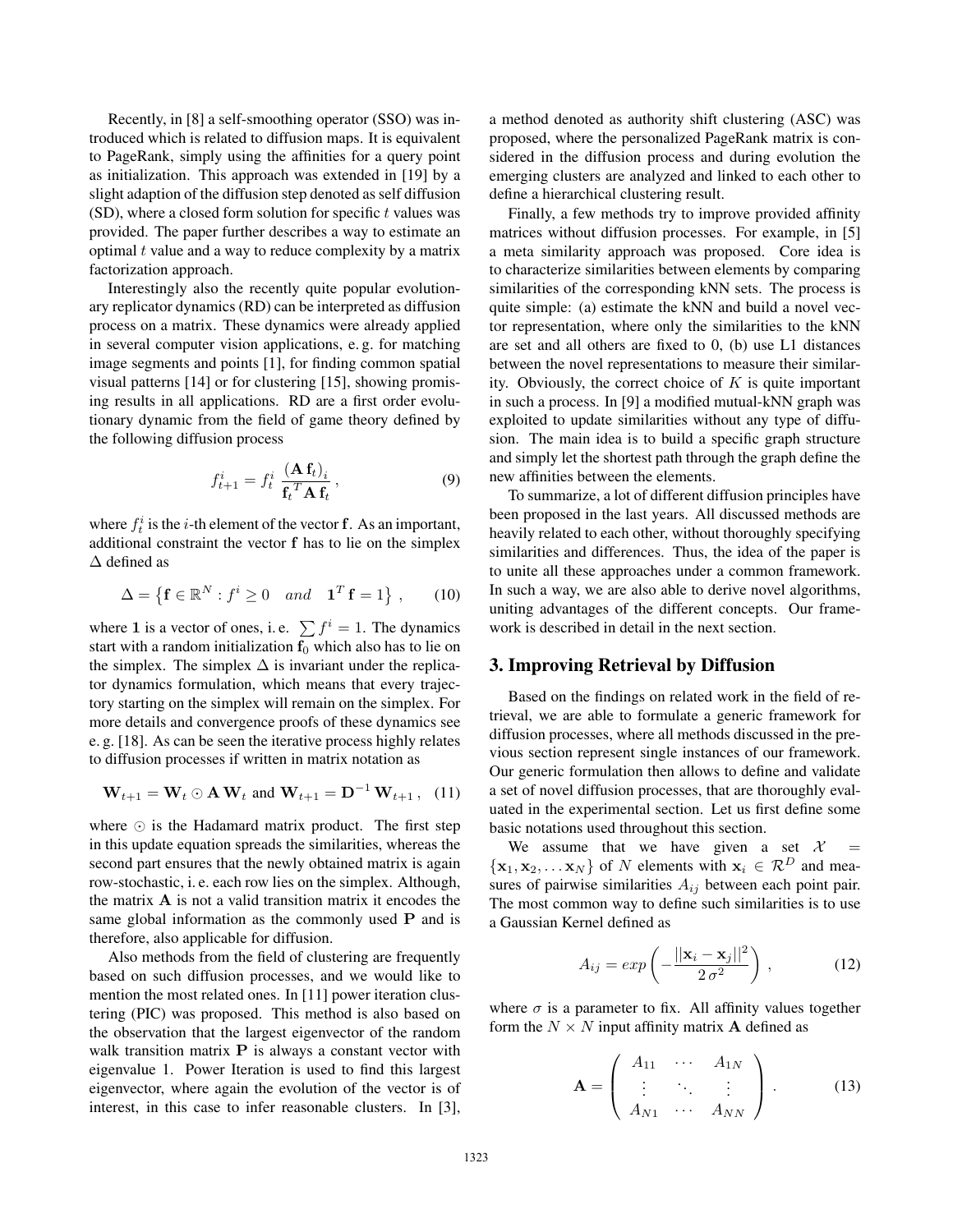| Method                          | Abbr.       | Initialization $W^0$      | Transition T    | Diffusion                                                                     |
|---------------------------------|-------------|---------------------------|-----------------|-------------------------------------------------------------------------------|
| Global PageRank [17]            | <b>GPR</b>  | $\mathbf{u}$              | P               | $\mathbf{f}_{t+1} = \mathbf{f}_t \mathbf{T}$                                  |
| Personalized PageRank [17]      | <b>PPR</b>  | $\mathbf{u}$              | P               | $\mathbf{f}_{t+1} = \alpha \mathbf{f}_t \mathbf{T} + (1 - \alpha) \mathbf{y}$ |
| Ranking on Manifolds [23]       | <b>ROM</b>  | $\mathbf{u}$              | $P_{NC}$        | $\mathbf{f}_{t+1} = \alpha \mathbf{f}_t \mathbf{T} + (1 - \alpha) \mathbf{y}$ |
| Label Propagation [24]          | LP          | у                         | P               | $\mathbf{f}_{t+1} = \mathbf{f}_t \mathbf{T}$ and $f(i) = 1$                   |
| Graph Transduction [2]          | <b>GT</b>   | v                         | P               | $\mathbf{f}_{t+1} = \mathbf{f}_t \mathbf{T}$ and $f(i) = 1$                   |
| Locally Constrained DP [21]     | <b>LCDP</b> | A                         | $P_{kNN}$       | $\mathbf{W}_{t+1} = \mathbf{T} \mathbf{W}_t \mathbf{T}^T$                     |
| Tensor Graph Diffusion [22]     | <b>TGD</b>  | $\mathbf{A}$              | $P_{DS}$        | $\mathbf{W}_{t+1} = \mathbf{T} \mathbf{W}_t \mathbf{T}^T + \mathbf{I}$        |
| Shortest Path Propagation [20]  | <b>SPP</b>  | у                         | $P_{SP}$        | $\mathbf{f}_{t+1} = \mathbf{f}_t \mathbf{T}$                                  |
| Self Smoothing Operator [8]     | <b>SSO</b>  | A                         | P               | $\mathbf{W}_{t+1} = \mathbf{W}_t \mathbf{T}$                                  |
| Self Diffusion [19]             | SD.         | $\mathbf{A}$              | P               | $\mathbf{W}_{t+1} = \mathbf{W}_t \mathbf{T} + \mathbf{I}$                     |
| Replicator Dynamics [18]        | <b>RD</b>   | $\mathbf{u}$              | A               | $f_{t+1} = f_t \odot T f_t$ and $f_{t+1} = f_{t+1} /  f_{t+1} $               |
| Power Iteration Clustering [11] | <b>PIC</b>  | S                         | P               | $f_{t+1} = T f_t$ and $f_{t+1} = f_{t+1} /  f_{t+1} $                         |
| Authority Shift Clustering [3]  | <b>ASC</b>  | $\mathbf{P}_{\text{PPR}}$ | ${\bf P}_{PPR}$ | $\mathbf{W}_{t+1} = \mathbf{W}_t \mathbf{T}$                                  |

Table 1: Overview of related work in the field of diffusion processes. All methods start from the defined initialization  $W^0$ (first column) and iteratively propagate similarities through the underlying manifold using the defined transition matrix **T** (second column) in the defined diffusion scheme (third column). Notation is as follows: **A** is the input affinity matrix, **u** is the unit vector, **y** is the zero-vector with only the query element fixed to 1, **s** is the stationary vector as defined in [11], **P** is the standard random walk transition matrix,  $P_{kNN}$  is the random walk transition matrix constrained to the k-nearest neighbors,  $P_{NC}$  is the symmetric normalized cut transition matrix,  $P_{SP}$  is the shortest path transition matrix as defined in [20] and  $P_{PPR}$ is the personalized PageRank transition matrix.

The goal of retrieval is to consider each element  $x_i$  as independent query and rank all other points according to their pairwise affinities to the specified query point  $x_i$ . As baseline, the input affinity matrix **A** could be directly analyzed to perform retrieval. Nevertheless, as outlined in the previous sections, such an approach neglects the underlying data manifold and does not lead to satisfactory results. Thus, we next define a generic diffusion framework, which converts a given affinity matrix **A** into a novel, diffused version **A**∗. Retrieval is then based on the obtained matrix **A**∗.

Analyzing the related work, it can clearly be seen that diffusion processes mainly consist of three important steps: (A) Initialization, (B) Definition of the transition matrix and (C) Definition of the diffusion process. We are able to identify several variants for all three steps by analyzing the methods discussed in the last section. Our framework allows four types of initialization (A1)-(A4) (Table 2), six different types of transition matrices (B1)-(B6) (Table 3) and finally three main diffusion variants  $(C1)-(C3)$  (Table 4). The corresponding tables list the different choices and highlight related work that fits into the different variants.

Thus in overall we get  $4 \times 6 \times 3 = 72$  possibilities to define diffusion processes. For all combinations we start from the initialization  $W<sup>0</sup>$ , and apply iterative updates using the transition matrix **T** in the defined diffusion process, as long as the average number of changing elements in the obtained rankings between two subsequent iterations is below  $\epsilon$  (we fix  $\epsilon$  to 0.3 in all experiments), which finally yields the improved matrix **A**∗. Please note, that some of the combinations have closed form solutions, which are not further considered, since they require slow and complex operations like the inverse of huge matrices. Therefore, we focus on the iterative diffusion processes that converge to the same solution and that are directly applicable for large scale analysis. Please note, that only a few of these 72 variants have been applied before in the scope of retrieval applications:  $(A1)+(B1)+(C1)$ : SSO [8], SD [19], GT  $[2] - (A1)+(B5)+(C2)$ : TGD  $[22] - (A1)+(B4)+(C2)$ : LCDP [21], and for example applying evolutionary dynamics (C3) is for the first time considered for retrieval.

## 4. Experiments

Goal of our experiments is a thorough comparison of the achievable performance of the 72 diffusion variants that can be applied based on the generic framework described in the last section. Specifically, we want to derive statements about the importance of several proposed extensions. We implemented our diffusion framework in Matlab and code is provided at http://vh.icg.tugraz.at. Experiments analyze three different data sets in the scope of retrieval: *MPEG7* (shape), *YALE* (faces) and *ORL* (faces).

*MPEG7* [10] is one of the most popular data sets for demonstrating retrieval performance. It consists of 1400 binary images showing silhouettes from 70 different categories. *MPEG7* has seen a tremendous progress in the re-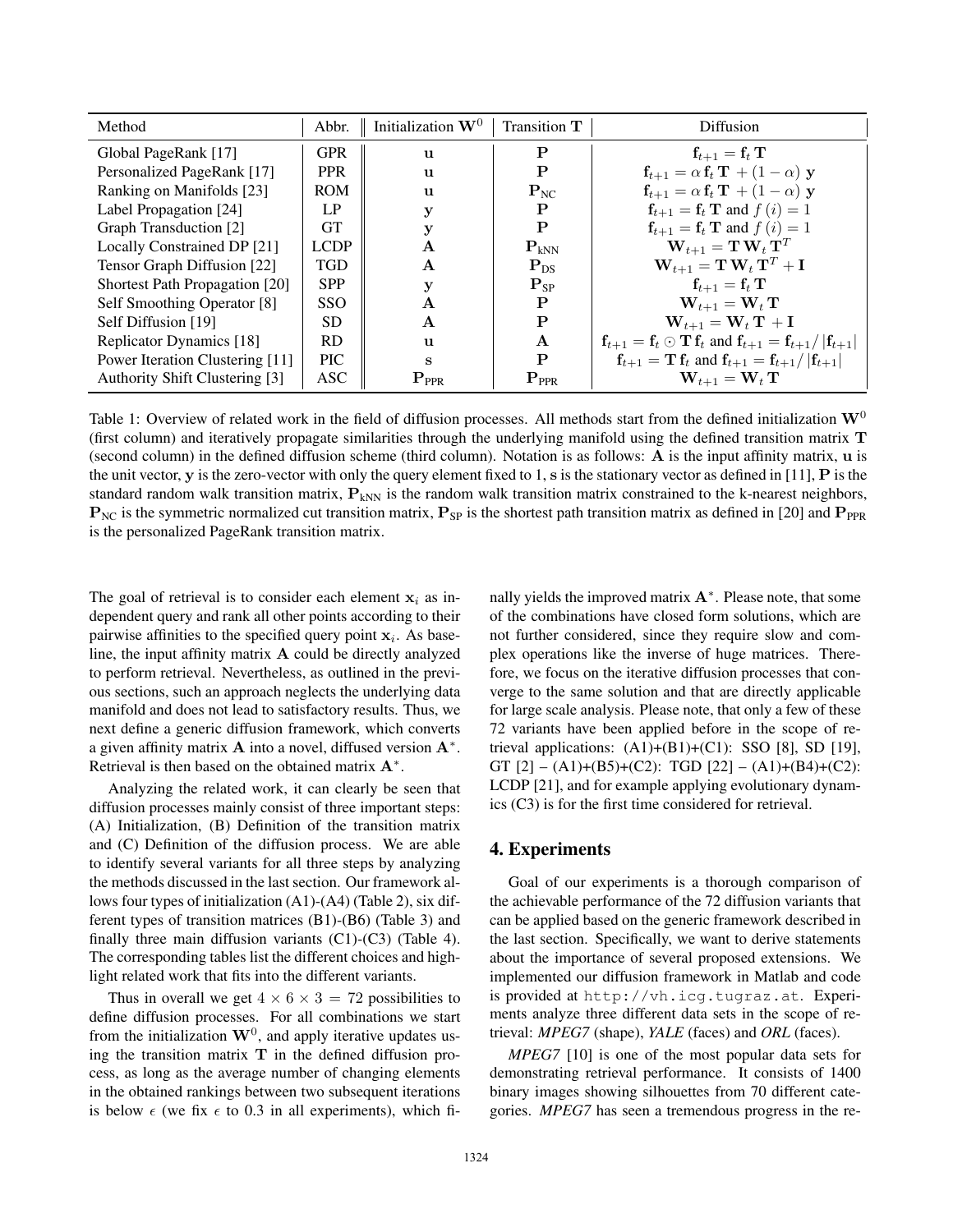|      | ID   Initialization $W^0$                     | Methods                               |
|------|-----------------------------------------------|---------------------------------------|
| (A1) | Affinity Matrix A                             | SSO [8], SD [19], TGD [22], LCDP [21] |
| (A2) | Identity Matrix I                             | LP [24], GT [2], SPP [20]             |
| (A3) | <b>Transition Matrix P</b>                    | ASC [3]                               |
| (A4) | <b>Transition Matrix <math>P_{kNN}</math></b> | $\triangle$ SC [3]                    |

Table 2: Four different types of initialization and related work based on the different approaches.

| ID                | Transition Matrix T                                        | Methods                                                            |
|-------------------|------------------------------------------------------------|--------------------------------------------------------------------|
| (B1)              | <b>Transition Matrix P</b>                                 | SSO [8], SD [19], GPR [17],<br>PPR [17], LP [24], GT [2], PIC [11] |
| (B2)              | Personalized PageRank Transition Matrix P <sub>PPR</sub> , | ASC [3]                                                            |
| (B3)              | Normalized Cut Transition Matrix $P_{NC}$                  | <b>ROM</b> [23]                                                    |
| (B4)              | K-Nearest Neighbors Transition Matrix $P_{kNN}$            | LCDP[21]                                                           |
| (B5)              | Dominant Set Neighbors $P_{DS}$                            | <b>TGD</b> [22]                                                    |
| (B <sub>6</sub> ) | Affinity matrix A                                          | RD [18]                                                            |

Table 3: Six different types of transition matrices and related work based on the different approaches.

| Update Scheme<br>ID                                                                                                              | Methods                             |
|----------------------------------------------------------------------------------------------------------------------------------|-------------------------------------|
| (C1) $\mathbf{W}_{t+1} = \alpha \mathbf{W}_t \mathbf{T} + (1 - \alpha) \mathbf{I},$                                              | SSO [8], SD [19], ROM [23], ASC [3] |
| $(C2)$ $\mathbf{W}_{t+1} = \mathbf{T} \mathbf{W}_t \mathbf{T}^T$                                                                 | LCDP $[21]$ , TGD $[22]$            |
| (C3) $\mathbf{W}_{t+1} = \mathbf{W}_t \otimes \mathbf{T} \mathbf{W}_t$ and $\mathbf{W}_{t+1} = \mathbf{D}^{-1} \mathbf{W}_{t+1}$ | RD [18]                             |

Table 4: Three different update schemes and related work based on the different approaches.

cent years, concerning (a) the shape matching algorithms applied for defining the pairwise affinities and (b) the improvements in the field of diffusion processes. We use the best performing shape matching algorithm of [7] to define the pairwise distances. Retrieval accuracy is measured by ranking all other elements for each query and calculating the average number of occurrences of elements of the same category as the query, within the 40 first ranked elements. This measure is denoted as the bullseye score and its upper limit is 100%, which means that for each query the 20 instances of the same category are ranked within the first 40. If directly analyzing the distance matrix of [7] without applying diffusion we get a baseline bullseye score of 93.55%.

*YALE* face dataset B [6] is a standard benchmark for face clustering, which consists of face images of various persons seen under different poses and illumination conditions. We extract the same subset as [8] to define a retrieval task, where 15 subjects are shown in 11 different conditions. Each image is down-sampled and then normalized to 0-mean and 1-variance. Distances are directly defined by pairwise Euclidean distances between the vectorized representations. Retrieval score is again measured by a bullseye score, analyzing the 15 most similar instances. The baseline bullseye score is 69.48% for this data set.

*ORL* has 40 subjects with 10 grayscale images per subject, where pose, illumination, and expression are diverging. The same representation as for *YALE* data set is used to build the distance matrix, and the bullseye score considering 15 closest neighbors is used to evaluate retrieval quality. The baseline bullseye score is 62.35% for this data set.

#### 4.1. Evaluation of Retrieval Performance

As a first experiment we identify the most promising combination out of our pool of 72 variants, by analyzing the best achievable bullseye score after diffusion. For this we thoroughly evaluated all combinations on all three data sets considered, where we fixed the parameter  $K$  relative to the number of instances within the same class (i. e. 10 for MPEG7, 5 for YALE and ORL). We independently optimized over  $\sigma$  values for each combination, to demonstrate the best obtainable retrieval performance. According to the PageRank approach, we fixed  $\alpha$  to 0.85. Tables 5 (MPEG7), 6 (YALE) and 7 (ORL) list bullseye scores in a compactified manner.

First of all, results show that applying diffusion, to spread affinities through the manifold, in all cases significantly improves the obtainable scores: for *MPEG7*:  $93.55\% \rightarrow 100\%$ , for *YALE*  $69.48\% \rightarrow 77.30\%$  and for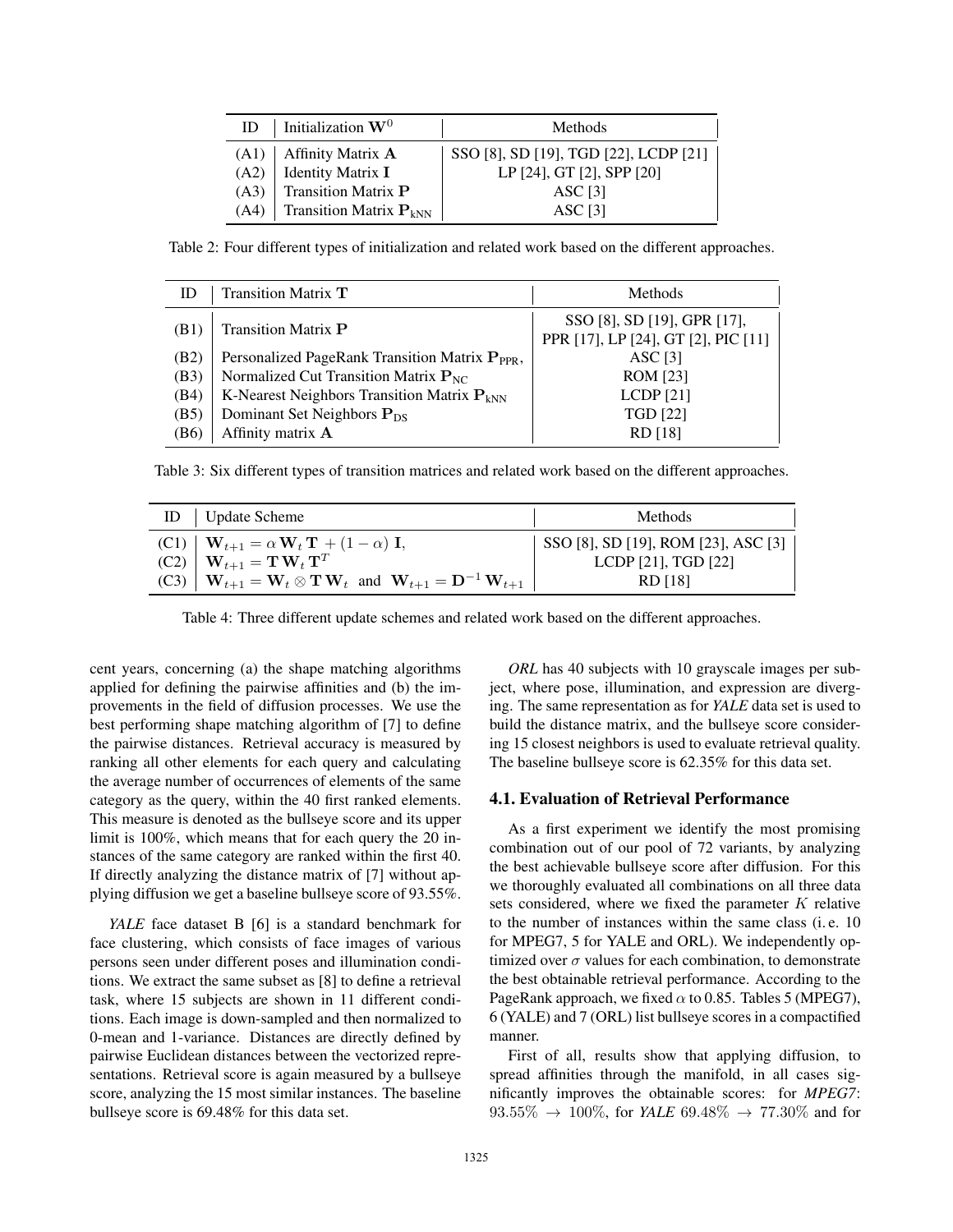*ORL* 62.35%  $\rightarrow$  77.42%. Furthermore, constraining the diffusion process to the local neighbors by adapting the transition matrix **P** to the k-nearest neighbors  $P_{kNN}$  (B4) or to the dominant set  $P_{DS}$  (B5) seems to bring the largest boost in performance, especially for the diffusion variants (C1) and (C2). Thus,  $P_{kNN}$  seems the way to go, because **P**<sub>DS</sub> requires significantly more time (since for obtaining the dominant set an independent diffusion step is required), while in essence results are not substantially different. Furthermore, all update schemes provide reasonable results on all data sets, where the update scheme (C2) seems to yield the best performance. Nevertheless, scheme (C2) requires an additional matrix multiplication per iteration.

Initialization, in general is not so important, since methods converge to the same solution. Only, if using the game theoretical diffusion (C3) one has to initialize either using the affinity matrix  $\mathbf{A}(A1)$  or the transition matrix  $\mathbf{P}(A3)$ , other initializations do not provide reasonable results for (C3). In overall, starting from the kNN-PageRank transition matrix  $P_{kNN}$  (A4) seems to lead to fastest convergence and best performance, which up to now has only be considered in the clustering approach of [3].

To summarize, as most promising combination, we choose to initialize the diffusion process by the transition matrix  $P_{kNN}$  (A4), to constrain the transition matrix to the k-nearest neighbors (B4) and to apply the higher-order diffusion process (C2). This approach consistently yields the best results, while having low computation time, which enables large-scale retrieval applications. This configuration is used for the experiments in the next section.

#### 4.2. Influence of Locality

As we demonstrated in the last section, constraining the diffusion process locally is a promising direction to improve retrieval scores. Thus, in this experiment we analyze the influence of different local neighborhood sizes on the obtainable results, by thoroughly testing a range of  $K$  values, defining the number of nearest neighbors considered. Obtainable scores for the most promising diffusion variant (see previous section) are shown in Figure 2.

As can be seen, selecting a reasonable  $K$  value is important to obtain optimal retrieval results, nevertheless for all  $K \geq 3$  performance is significantly improved in comparison to the baseline. On MPEG7 the choice is insignificant, from  $K = 9$  upwards the diffusion process always leads to a 100% bullseye score, since this data set is already saturated. On the other two data sets YALE and ORL, tuning of K allows to improve performance, where on ORL an optimal bullseye score of 77.30% is achieved for  $K = 5$ , which decreases down to 73.40%, if using the number of neighbors from the same class (10). For YALE, the optimal score is 77.08% for  $K = 5$  which decreases to 73.39% for the correct  $K = 11$ . Due to this influence of K on re-

| <b>MPEG7</b> | C1                    | C <sub>2</sub>        | C3                    |
|--------------|-----------------------|-----------------------|-----------------------|
| B1           | 99.89 (A3)            | 99.93 (A3)            | 99.91 <sub>(A3)</sub> |
| <b>B</b> 2   | 99.91 (A3)            | 99.94 (A3)            | 99.89 (A1)            |
| B3           | 99.89 <sub>(A3)</sub> | 99.90 (A4)            | 99.91 <sub>(A3)</sub> |
| R4           | 99.99 (A1)            | 100.00(A4)            | 99.90 (A3)            |
| <b>B5</b>    | 99.99 (A1)            | 100.00(A4)            | 99.91 <sub>(A3)</sub> |
| Rб           | 99.88 <sub>(A3)</sub> | 99.88 <sub>(A3)</sub> | 99.91 <sub>(A3)</sub> |

Table 5: Scores on the MPEG7 data set. Bullseye rating for the first 40 elements is listed. Best initialization method is listed in brackets. Baseline: 93.55%

| YALE           | CI         | C <sub>2</sub> | C <sub>3</sub> |
|----------------|------------|----------------|----------------|
| B1             | 71.90 (A4) | 72.23(A4)      | 71.07 (A1)     |
| <i>B</i> 2     | 70.96 (A4) | 71.24(A1)      | 71.07(A1)      |
| B <sub>3</sub> | 71.46 (A4) | 71.29(A4)      | 71.18(A1)      |
| R4             | 73.39 (A3) | 77.30(A2)      | 71.24(A1)      |
| B5             | 74.38 (A3) | 76.20(A2)      | 71.46(A1)      |
| R6             | 70.91(A3)  | 70.30(A3)      | 71.74(A1)      |
|                |            |                |                |

Table 6: Scores on the YALE data set. Bullseye rating for the first 15 elements is listed. Best initialization method is listed in brackets. Baseline: 69.48%

| ORL                   | CI         | C <sub>2</sub> | C <sub>3</sub> |
|-----------------------|------------|----------------|----------------|
| B1                    | 71.88 (A4) | 73.12 (A4)     | 65.65(A1)      |
| <i>B</i> <sub>2</sub> | 73.58 (A4) | 73.75 (A4)     | 67.20(A3)      |
| B3                    | 72.12 (A4) | 72.95 (A4)     | 65.62(A1)      |
| R4                    | 75.98 (A4) | 77.42(A2)      | 70.93(A1)      |
| <b>B5</b>             | 74.12 (A3) | 75.50 (A4)     | 68.73 (A3)     |
| R6                    | 71.28(A4)  | 71.40 (A4)     | 65.65(A1)      |
|                       |            |                |                |

Table 7: Scores on the ORL data set. Bullseye rating for the first 15 elements is listed. Best initialization method is listed in brackets. Baseline: 62.35%

sults, researching methods to automatically find an optimal  $K$  for constrained diffusion processes in an efficient manner seems to be a promising future direction of research.

#### 4.3. MPEG7 Results

MPEG7 is the most frequently used data set for evaluating retrieval methods. Thus, in Table 8 we show the recent developments on MPEG7, listing different state-of-the-art methods and the progress on the retrieval score over time. As can be seen, we are able to demonstrate for the first time a 100% bullseye score on this challenging data set, i. e. for each query after diffusion, all 20 instances of the same category are ranked within the first 40 returned instances.